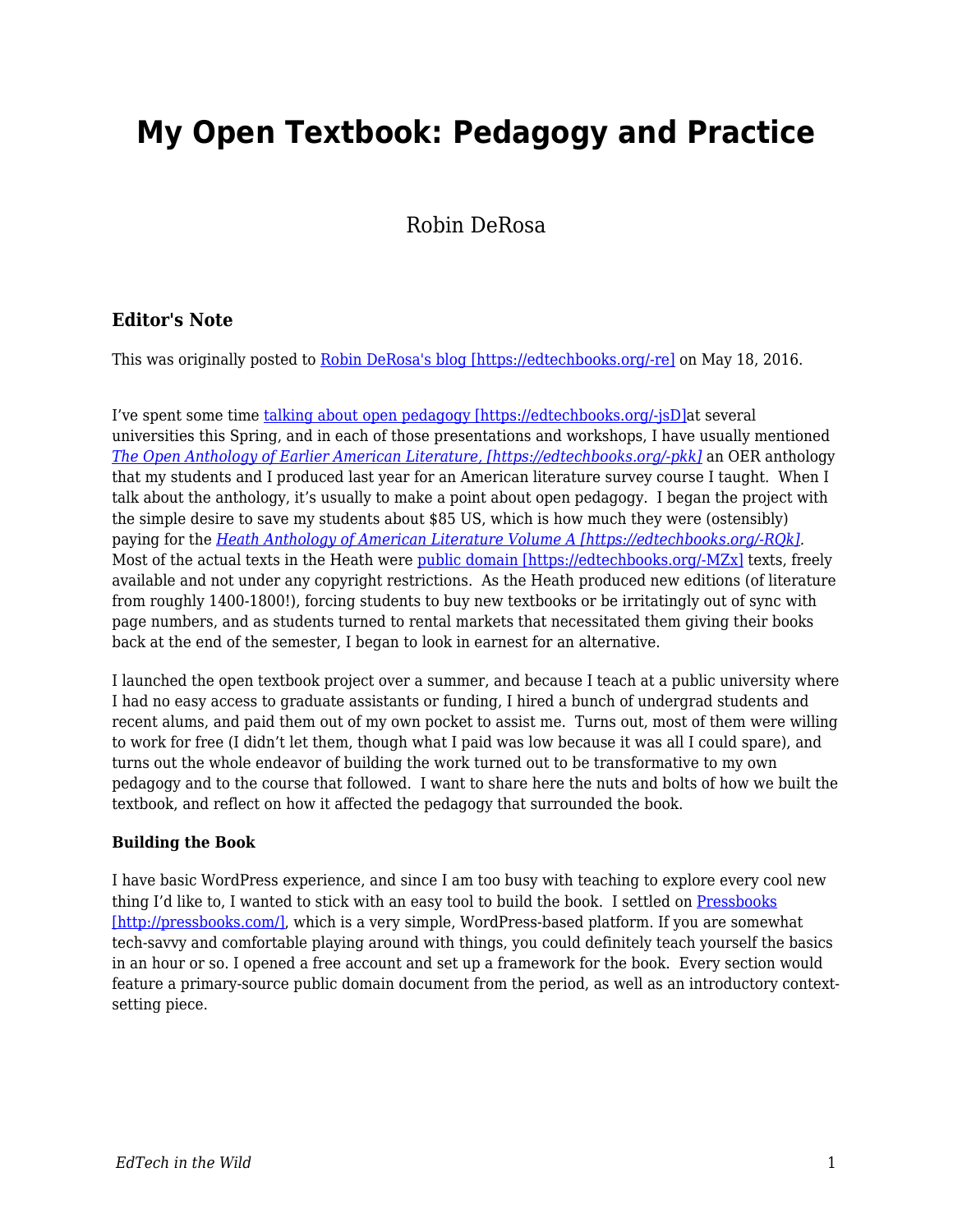

I created a GoogleDoc and posted a call for research assistants on the undergraduate English Department Facebook group at my university. Research Assistants (RAs) were paid \$10 for every public domain text they retrieved and documented, and we tracked it all in the GoogleDoc. Each RA was also paid to complete a basic training on copyright and open licensing, so they understood the definition of "public domain" and understood how to ascertain whether a particular digital version of a text was under copyright.

We started with the main texts that I wanted to cover in the course, based on what I had covered in the past using the Heath and other anthologies. Together over the summer, eight of us built the initial skeleton of the anthology: seven undergraduates (or recent alums) and me. In most cases, students provided the texts, and I edited and excerpted them myself, and then I loaded them into Pressbooks. When the Fall came, the course started and I introduced our rudimentary textbook to the crop of enrolled students, many of whom were aware of the project because their friends had participated in creating the book so far.

What the book still lacked, which my undergraduates really wanted, was the front matter that is conventionally included at the beginning of each text, which generally provides historical and biographical context to help students engage more fully with the primary documents. So students in the course signed up to [create these introductions \[https://edtechbooks.org/-sBJ\]](http://openamlit.pressbooks.com/chapter/introduction/) as we went through the course. Generally, they submitted them in time for the class to use them when we covered the text in the syllabus, but they also often revised them after we discussed the text in class if they thought they could improve them. Students also did editorial work on the primary documents, particularly in terms of modernizing spelling, which was a helpful exercise for them in terms of learning how to read original early documents, but also helpful to future students, who can now read the texts more quickly in the modernized versions; in one case, [this version is the only openly](http://openamlit.pressbooks.com/chapter/new-english-canaan-excerpt/)[licensed modernized version \[https://edtechbooks.org/-NNw\]](http://openamlit.pressbooks.com/chapter/new-english-canaan-excerpt/) of the text that currently exists.

In addition, students occasionally produced [short films \[https://edtechbooks.org/-ooz\],](http://openamlit.pressbooks.com/chapter/introduction-6/) discussion questions, and assignments related to the primary texts, and I have begun uploading those into the anthology as well. I am transitioning to a new department this summer, and doubt I will have time to really stick with this project (anyone can pick it up, of course, but I am also hoping to formally pass it to someone who will commit to building it out), but it's easy to see the possibilities of how the collection could grow, and how the students could continue to add additional interactive materials.

So many of you are thinking, "That's great, but my field isn't comprised of public domain literature that I can just copy and paste into a book." Well, let me tell you about my second textbook project! The book I am currently working on is a different animal altogether. It's designed for Interdisciplinary Studies students, and will include foundational theory as well as research methodologies and a new vision for the field that integrates open pedagogy into interdisciplinary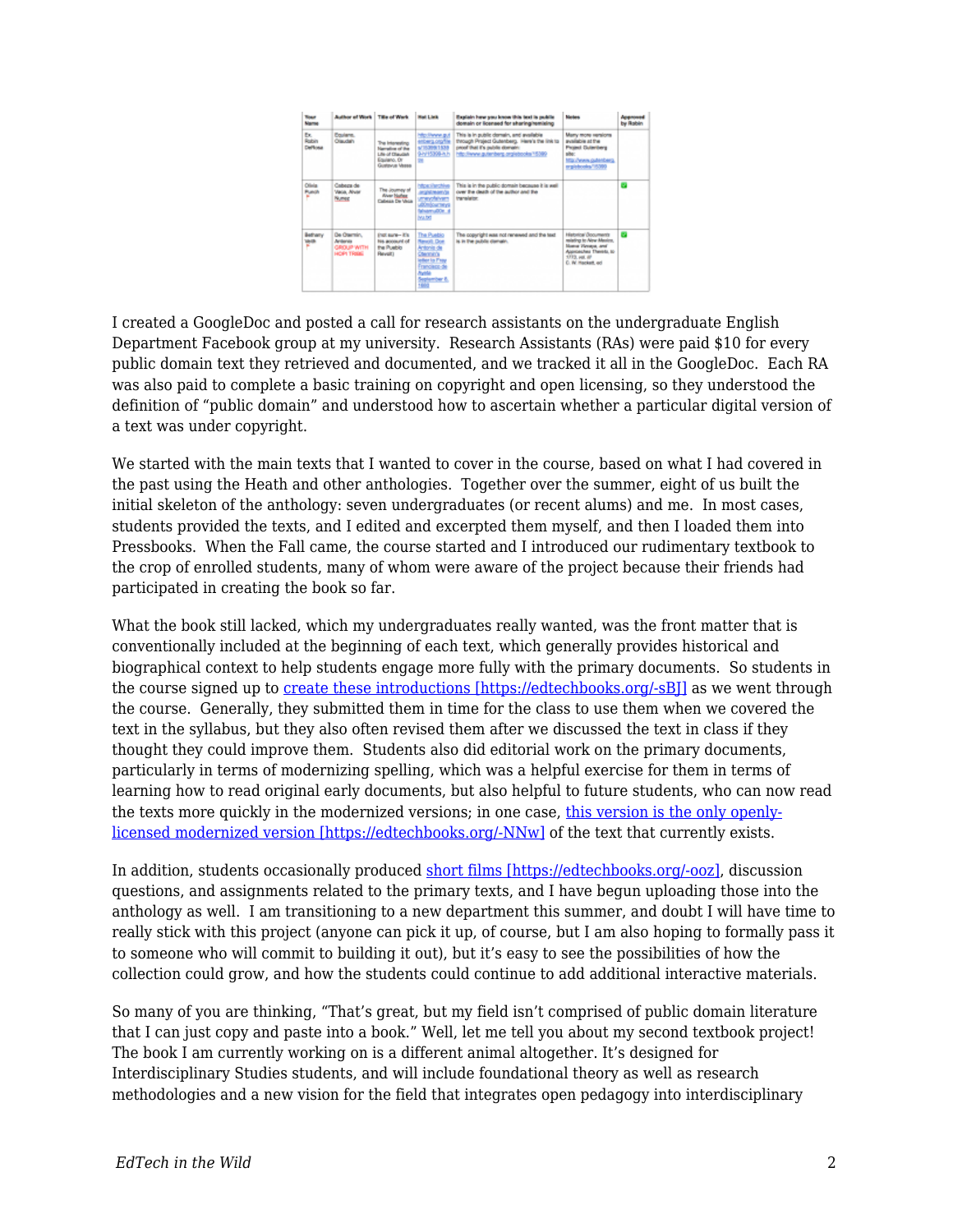scholarship. I started working on the book last year in my courses by asking students to blog about different topics we covered. They [assimilated ideas from outside readings](https://katerburgess.wordpress.com/2016/04/11/a-larger-whole-complex-systems-in-ids/) [\[https://edtechbooks.org/-zPW\]](https://katerburgess.wordpress.com/2016/04/11/a-larger-whole-complex-systems-in-ids/) (all properly cited), from my lectures, and from active learning projects that we did. They also wrote about their own [customized majors](http://meglosuda.com/uncategorized/interdisciplinary-statement-of-purpose-essay/) [\[https://edtechbooks.org/-ktU\]](http://meglosuda.com/uncategorized/interdisciplinary-statement-of-purpose-essay/) and [applied capstone projects \[https://edtechbooks.org/-Hyq\]](https://officialmarinaphillips.wordpress.com/2016/05/03/project-paper-treating-anxiety-with-dance-and-movement/) (servicelearning/experiential/partnership-based) and how it all tied in with the foundational theories of the field.

I just received a small grant from the University System of New Hampshire to develop this textbook. This summer, the plan is to take the student-created content (all of which is cc-licensed) and drop it into a Pressbooks shell much the way we did with the public domain literature in the anthology project. And in the Fall, students in the Interdisciplinary Studies (IDS) intro course will edit that material, create glossaries and short introductions, add assignments and writing prompts, and in-load multimedia supplements. In the Spring, the capstone students will augment the sections that relate to the practice of IDS in their field experiences, and link [their own websites](https://christinemcelreavy.wordpress.com/about/) [\[https://edtechbooks.org/-Rsm\]](https://christinemcelreavy.wordpress.com/about/) (we call them "ePorts") into the book to demonstrate how different principles get applied in their curricula and practica. Students will also help me curate resource links for further reading, and locate other openly-licensed articles to import into the book.

People often ask me how students can create textbooks when they are only just beginning to learn about the topics that the textbooks cover. My answer to this is that unlike many other scholarly materials, textbooks are primarily designed to be accessible to students– to new scholars in a particular academic area or sub-specialty. Students are the perfect people to help create textbooks, since they are the most keenly tuned in to what other students will need in order to engage with the material in meaningful ways. By taking the foundational principles of a field– most of which are not "owned" by any prior textbook publisher– and refiguring them through their own lens, student textbook creators can easily tap their market. They can access and learn about these principles in multiple ways (conventional or open textbooks, faculty lecture and guidance, reading current work in the field, conversations with related networks, videos and webinars, etc.), and they are quite capable, in my opinion, of designing engaging ways to reframe those principles in ways that will be more helpful to students than anything that has come before.

In other words, whether your subject matter will be made up of public domain literature or not, your students can help you create a textbook in most any field. Here are some practical reminders that might be helpful:

- 1. There is no rush! Don't worry about producing a beautiful, flawless textbook. Build it in stages across multiple years, and let different cohorts of students contribute in different, layered ways. Make no claims to perfection. Your textbook is a work-in-progress, and it will continually improve as learners engage with it.
- 2. Academic labor is labor. Students can help build the textbook if it's a meaningful part of the learning process in a class. Outside of that, find funding sources to support students or instructors who want to assist with the development of the project.
- 3. You don't need to be a tech guru to do this. Learn [how to openly license your book](https://creativecommons.org/choose/) [\[https://edtechbooks.org/-iP\]](https://creativecommons.org/choose/) and learn how to get it online so folks can access and share it. Make sure you understand copyright issues so you can assure that everything in your book is freely available for you to use. The library is probably your best first stop for licensing questions, and your academic technology folks can assist you with getting a Pressbooks or website set up to host your textbook.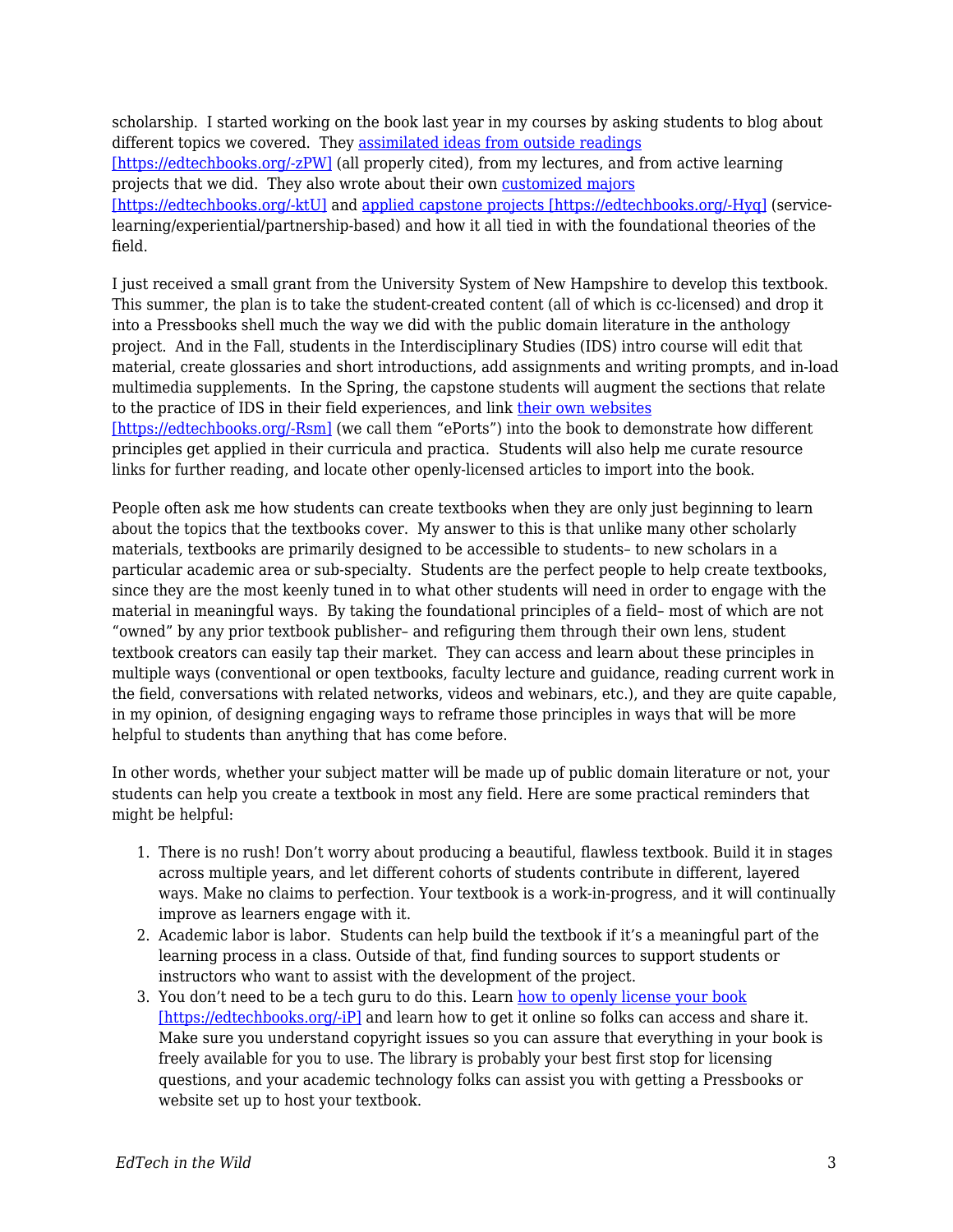#### **The Effects on Pedagogy**

Ok, so now that stuff is out of the way, let's talk pedagogy. The \$85 dollars that I saved for each of my students seemed to be the least of what was exciting to me about the open anthology (and that was pretty exciting, given that many of my students struggled to afford our previous book– to the point that it often took them weeks to raise enough funds to get their own copy). Let me start by telling you that no student in any of my classes ever told me that they loved our Heath anthology back when I was using it. In sixteen years of teaching the course, no student every remarked on a course evaluation that our anthology was the best part of the class. They tolerated it, often liked the helpful glosses, and sometimes loved the literature itself. But a textbook is a textbook, and they saw it as neutral at best, uninspiring or frustrating at worst. I didn't really set out to make a better textbook. I was just looking to replace a textbook and save some cash for strapped students. Boy, did I underestimate the power of the open textbook.

As students and alums worked with me over the summer to create that first skeletonic text, it was clear something amazing was happening. The students immediately seemed invested in the project– almost like they were, well, writing a book with me. To me, the work seemed sort of second nature, since I often write for publication. But for my students, the idea that they were creating something that would be read/used by a different cohort of students a few months later was a truly novel and thrilling concept. They repeatedly volunteered to work for free (I resisted this), and they still sometimes inquire about whether there are roles they can play now that the book is at its next stage of development. When the students in the class started working with and contributing to the book, they often made comments about liking our textbook! But by getting to contribute to the book, make curatorial decisions about the kinds of texts to include, and frame the work in their own words, they seemed more connected to the textbook itself, more willing to engage with it. Here's a [short video](https://www.youtube.com/watch?v=90jgIU6wzmE&feature=youtu.be) [\[https://edtechbooks.org/-VIF\]](https://www.youtube.com/watch?v=90jgIU6wzmE&feature=youtu.be) featuring several of my students, which explores their experience of using OER and engaging in open pedagogy-based learning.

I also did something else that I think made a big impact on the class. I was sensitive to the fact that our new textbook would be digital, and that most students would not want to use up their print quotas by printing it out. I had read all the same stuff you have probably read about how [READING](http://www.medicaldaily.com/e-books-are-damaging-your-health-why-we-should-all-start-reading-paper-books-again-317212) [OFF A SCREEN IS BAD \[https://edtechbooks.org/-ZoVB\]](http://www.medicaldaily.com/e-books-are-damaging-your-health-why-we-should-all-start-reading-paper-books-again-317212) and [TAKING NOTES ON A LAPTOP IS BAD](https://www.washingtonpost.com/news/wonk/wp/2016/05/16/why-smart-kids-shouldnt-use-laptops-in-class/) [\[https://edtechbooks.org/-Xcm\]](https://www.washingtonpost.com/news/wonk/wp/2016/05/16/why-smart-kids-shouldnt-use-laptops-in-class/), but it occurred to me that both of these things have to do with the fact that we spend so little time parsing the differences between reading off a screen and reading print, and so little time examining how digital notetaking differs from handwriting our notes. My hunch is that it's not that screen reading or digital notetaking are worse for learning, but that we don't talk enough about what the digital texts enable that might be quite different from what is enabled by print. So I started the class with [a consideration of the problems](http://www.newyorker.com/science/maria-konnikova/being-a-better-online-reader) [\[https://edtechbooks.org/-gxh\]](http://www.newyorker.com/science/maria-konnikova/being-a-better-online-reader) and potential of moving to digital texts, and with a challenge to the class to try to produce our own work–even our notes on the text– digitally, even if that felt awkward. We would assess at the end of the course which digital tools we would continue to work with and

which we would jettison in favor of a return to the analog.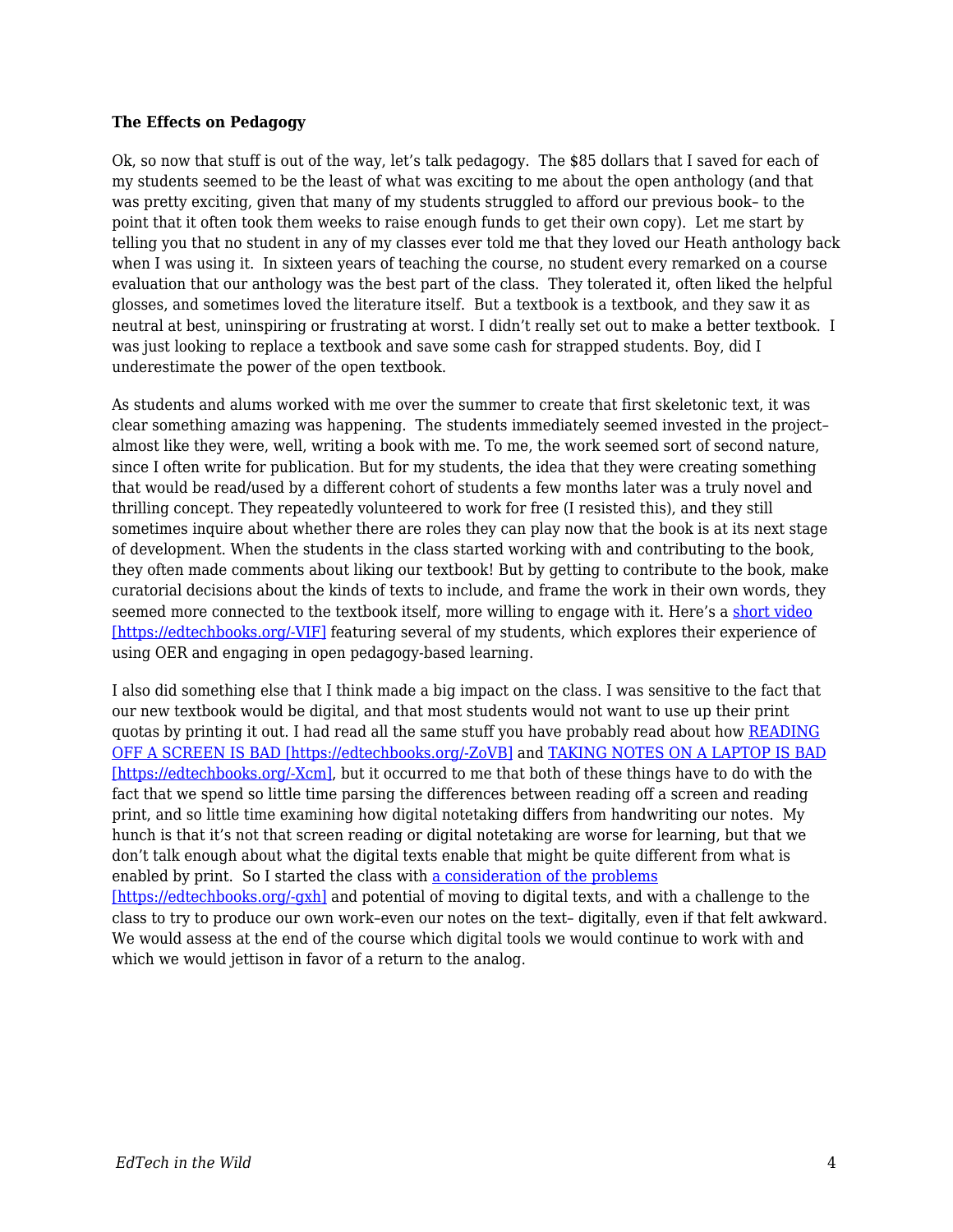| thus covered themselves that we might not got sight                                                                                                                      | C Public -                                                                             | 0, 1, 2, 2                                                                   |
|--------------------------------------------------------------------------------------------------------------------------------------------------------------------------|----------------------------------------------------------------------------------------|------------------------------------------------------------------------------|
| of them, and others were on the fallon timbers. They<br>drows thair arrows with such cifect that they wounded<br>nany non and horses, and bafers we got through the      | Show all 82 annotations                                                                |                                                                              |
| lake they took our guide. They now followed, on-<br>deamoning to contest the passage ; but our coning out.<br>afforded no relief, nor gave us any bether position ;<br>÷ | <b>ABROWN TTSN</b>                                                                     | ? months ago                                                                 |
| when we wished to fight them they retired immedi-<br>stely into the late, whence they costinued to socad<br>our men and beasts. The Covernor, second this, com-          | I regard' was an arrow that had antered the butt of an alm to the<br>depth of a spen.  |                                                                              |
| sanded the cavairy to dissocat and charge the 25-<br>diams on fact, Accordingly the Comptraller alighting                                                                | I'm rative americans                                                                   | If a city/ous that the author and his man are suite afreat and threatened by |
| with the rest, attacked them, when they all turned<br>and ran into the lake at hand, and thes the passage                                                                | 1 mply                                                                                 | 91. Pages 42. Share                                                          |
| was gained.                                                                                                                                                              | - SMotivier13                                                                          | 7 months ago                                                                 |
|                                                                                                                                                                          | be on the delivree.                                                                    | I wish they could just communicated Both sides are obviously going to        |
| Sume of our mon were wounded in this conflict, for                                                                                                                       | <b>Ryangelli</b>                                                                       |                                                                              |
| whom the good armor they were did not avail. Theoe<br>were those this day who swere that they had some two                                                               |                                                                                        | 91. Pages 16, Share                                                          |
| red oaks, each the thickness of the lower part of the<br>leg, pierced through from side to side by arrows ; and<br>this is not so much to be wondered at, considering    | <b>/SY1006</b>                                                                         | ? months ago                                                                 |
| the power and skill with which the Indians are able to<br>project than. I myself saw as arony that had entered<br>the butt of an als to the depth of a span.             | I regard) was an arrow that had antered the butt of an electe the<br>depth of a spers. |                                                                              |
| The Indiana we had no far seen in Florida are all<br>archeon. They go naked, are large of body, and ap-<br>pear at a distance The glasts. They are of admirable          | at least in this ract they creck the indian's skills                                   | 91. Paulo 40 Share                                                           |



So I added an app called ["Hypothesis" \[https://hypothes.is/about/\]](https://hypothes.is/about/) to the course, which allows readers to take notes on the text digitally. Because we set our notes to "public," students in my course (and in other courses at other colleges!) could see [each others' annotations and comment on them.](https://via.hypothes.is/http://openamlit.pressbooks.com/chapter/anno-dom-1642/) [\[https://edtechbooks.org/-RTc\]](https://via.hypothes.is/http://openamlit.pressbooks.com/chapter/anno-dom-1642/) Almost immediately, we all realized that it wasn't the *digital* quality of the notes that was engaging; it was the *social* quality of the notes. Suddenly, our student-created textbook was turning into a cacophonous, heteroglossic tapestry of voices talking to each other about the literature. While it may very well be true that taking notes longhand can help students recall specific detail more effectively than taking notes on a laptop, the question of how digital annotation of a text differs from hand-written annotation seems distinct, and there is no question that there were certain dimensions that opened up when we allowed the annotations–allowed ourselves– to talk to one another within the context of the close reading.

When I finally had time to sit down and take stock of what was happening, I realized a few things.

- The open textbook allowed for student contribution to the "master text" of the course, which seemed to change the whole dynamic of the course from a banking model (I download info from the textbook into their brains) to an inquiry-based model (they converse with me and with the text, altering both my thinking and the text itself with their contributions).
- The digital textbook meant they all had the book on Day 1 and nobody was behind, which seemed to level the playing field so we were all contributing more evenly than I had seen in the past.
- The fact that there were no limits on the kinds of things we could add into the textbook seemed to engender creativity in students, and allowed them to play to their strengths in figuring out what they brought to the table. This looked more like a real-world group project, in which team members would be asked to bring their talents to bear on some task.

As all of this became more evident to me, I began to be more concerted about playing up the open pedagogy that was developing. I became more reliant on Twitter as a tool in our class, and worked to develop the class community on our course hashtag, with the idea that letting students feel connected to each other outside of class would help them begin to engage with the work more as scholars and less as students. I opened Twitter chats with working scholars, tweeted links to their own student blogs when they interested me (we worked mostly outside of the LMS), and encouraged them to share their own work across whatever social media platforms they enjoyed using.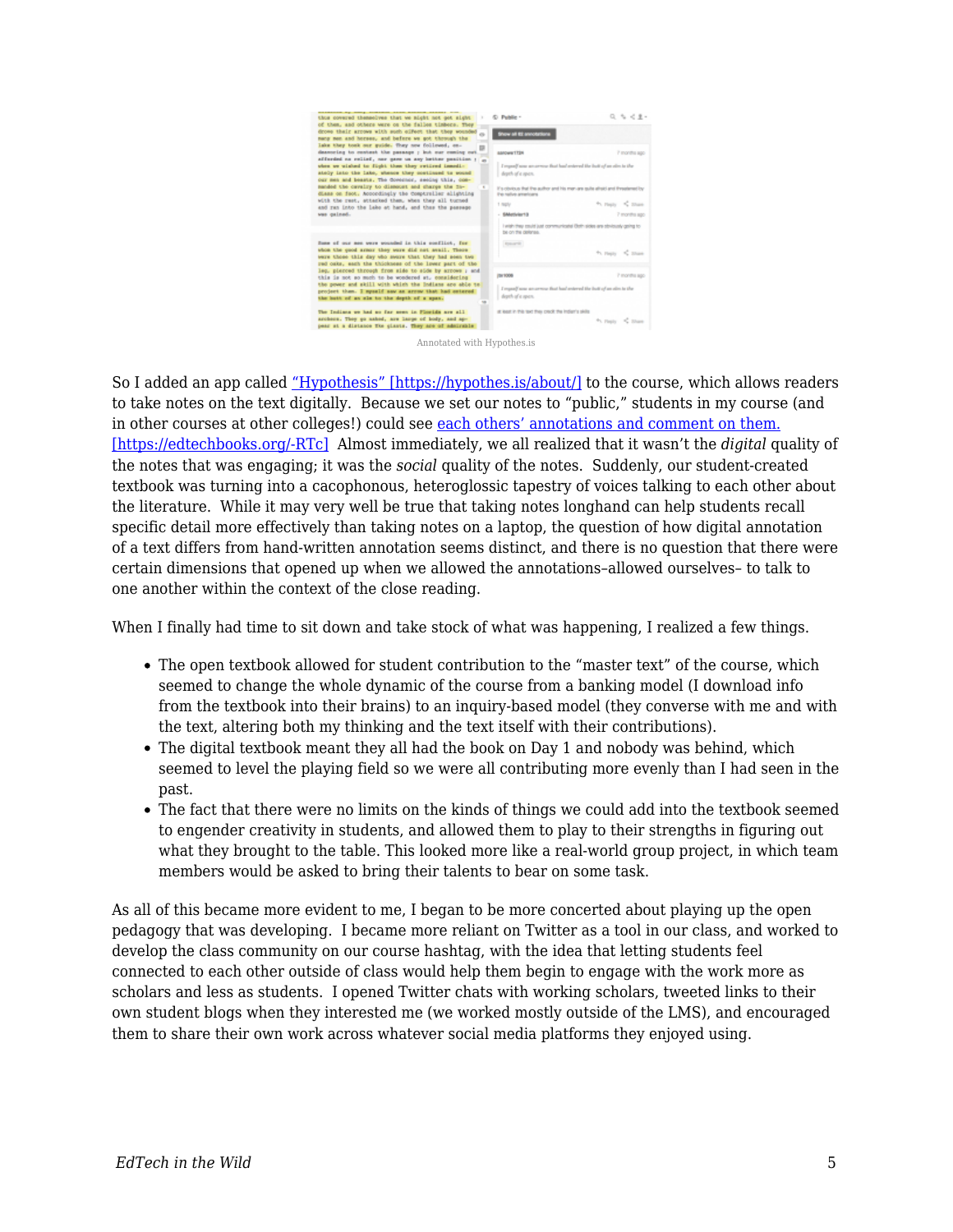

I also realized that my course was basically functioning as a MOOC (minus the "massive"–maybe it was a PMOOC: "Potentially Massive Open Online Course"). The text was free online. The syllabus and all assignments were online. The annotation system was publicly accessible, and the students were mostly all blogging on public websites that they built. Many class discussions had Twitter chats embedded inside of them, and any of the lectures I gave were livetweeted (pre-Periscope!). While we still had a sense of intimacy and trust in our classroom, it seemed to liven everything up to connect our work as scholars of history and literature to larger communities outside of that classroom.

Now I want to pause for a second and get off the hype-mobile that I have been riding so far in this post. While it's true that the creation of the open textbook absolutely transformed my teaching and my pedagogy, and while it is true that an open textbook has much more to offer faculty and students than cost-savings, it is not true that the open textbook is magic. For every affordance it offered, my open textbook also revealed serious pitfalls, barriers, and challenges that I am still working out. Here are a few of them, which I hope to tease out more thoroughly in my work over the next year or so:

If OER is free, what hidden costs exist in using it that still hinder student access to education? For example, at my institution, 94% of students come to school with a laptop, which mostly means that my university wasn't too worried about providing laptops for students because (as one colleague told me) "they all have them." But *all* meant that in my 25-student classes, there were regularly 1-2 student(s) who didn't have a machine. In order to do what I wanted to do with the digital textbook and the connected learning, I had to first work to get a laptop rental program installed in my library to ensure that my students all had access to hardware. I also had to spend a LOT of time going through each step of basic tech set-up. Because the ["digital](http://www.ecdl.org/digitalnativefallacy)" [native" \[https://edtechbooks.org/-qxb\]](http://www.ecdl.org/digitalnativefallacy) concept is [\(still a\) \[https://edtechbooks.org/-SpE\]](http://jolt.merlot.org/vol7no4/koutropoulos_1211.htm) fallacy, and because my institution does not fully cover basic [electracy \[https://edtechbooks.org/-nzka\]](https://en.wikipedia.org/wiki/Electracy) (I just learned that word from [Gardner Campbell \[https://edtechbooks.org/-sLN\]](https://twitter.com/GardnerCampbell/status/732906531990147072) and [Alex Reid](http://alex-reid.net/2016/05/laptops-classrooms-and-matters-of-electrate-concern.html) [\[https://edtechbooks.org/-ESI\]\)](http://alex-reid.net/2016/05/laptops-classrooms-and-matters-of-electrate-concern.html) or digital literacy skills at the introductory level, I couldn't shorthand things like "create a Hypothesis login" without immediately leaving some students behind. While I am all for letting students find their own way through the acquisition of specific tech skills, this self-directed approach to tech learning is something that has to be modeled and facilitated to ensure that students who are newer to technology can participate fully. Bottom line, opening one line of access to a free eBook doesn't erase about a zillion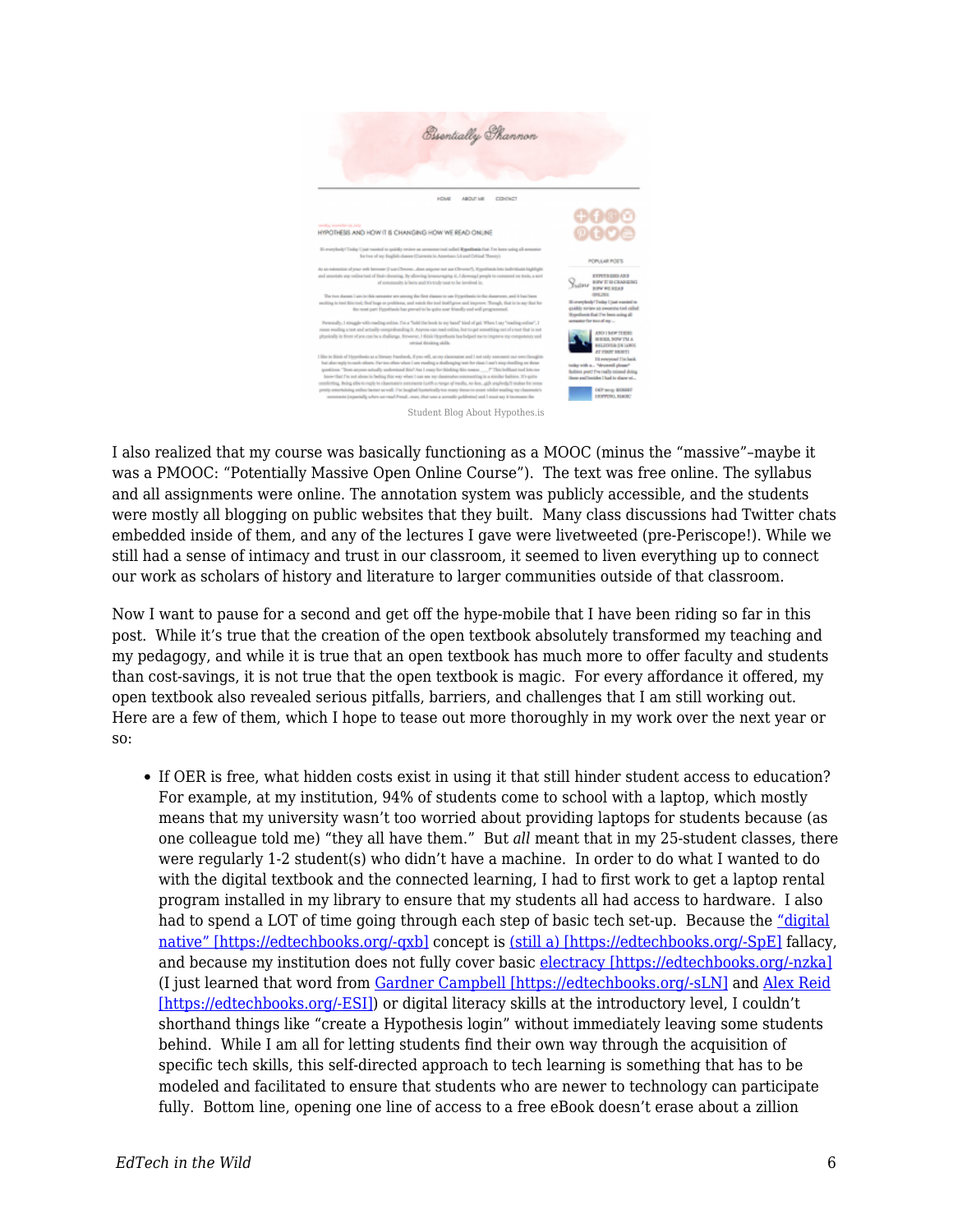other access issues that you will want to acknowledge honestly and assertively.

- If OER is free, what hidden costs exist in its production? Making these textbooks is taking me a chunk of time in the off-season. Thanks to my salaried position, I feel ok about putting in the overtime, but it's a privilege my colleagues who teach under year-to-year part-time noncontracts can't afford. Who should be funding OER creation? Institutions? Students? For-profit start-ups? How will you invest time in this project without obscuring the true costs of academic labor? Right now, we pass the corruptly high cost of academic publishing onto the backs of academia's most vulnerable members: students. But as OER gains steam, we need to come up with funding models that don't land us back in the same quagmire of exploitation that we were trying to get out of.
- Working in public is exciting and enriching, and I have seen my students thrilled by the connections they have made and engaged by the ability to produce work for a larger academic commons. That being said, working in public, and asking students to work in public, is fraught with dangers and challenges. Students need to understand privacy and safety issues (and so do we; in case you haven't had [FERPA \[https://edtechbooks.org/-KbF\]](https://twitter.com/actualham/status/726548553317908480)waved in your face recently let me do that for you now). They may not know about trolling or how to respond to it (seriously, we can't even say there is a universally agreed-upon best practice for handling trolling). They may (will) face vicious harassment, racism, sexism, homophobia, and all of the other things that we do a reasonably good job at regulating in our classrooms (maybe?), depending on the kind of work they do or the kind of digital profiles they put forward, purposefully or otherwise. They will put crappy work online sometimes (sometimes they will know it's crappy and sometimes they won't); is that ok? Will it come back to haunt them when they look for a job (we need to take this concern seriously, given the debt they incur to study with us)? What professional risks do I assume when my pedagogy is so fully exposed? And who in the academy can afford to take those risks…and who cannot?

So yeah, that's only three bullet points, but there are so many threads embedded in each of those, I think I will stop there.

Here's the takeaways, for those of you who are first and last paragraph readers:



CCBYNC Canadian Pacific https://flic.kr/p/ey9Qs1

Open textbooks save money, which matters deeply to our students. But they can also create a new relationship between learners and course content, and if teachers choose to acknowledge and enable this, it can have a profound effect on the whole fabric of the course. Jumping into the "open" part of the open textbook means opening our eyes to the real hazards and challenges of connecting our